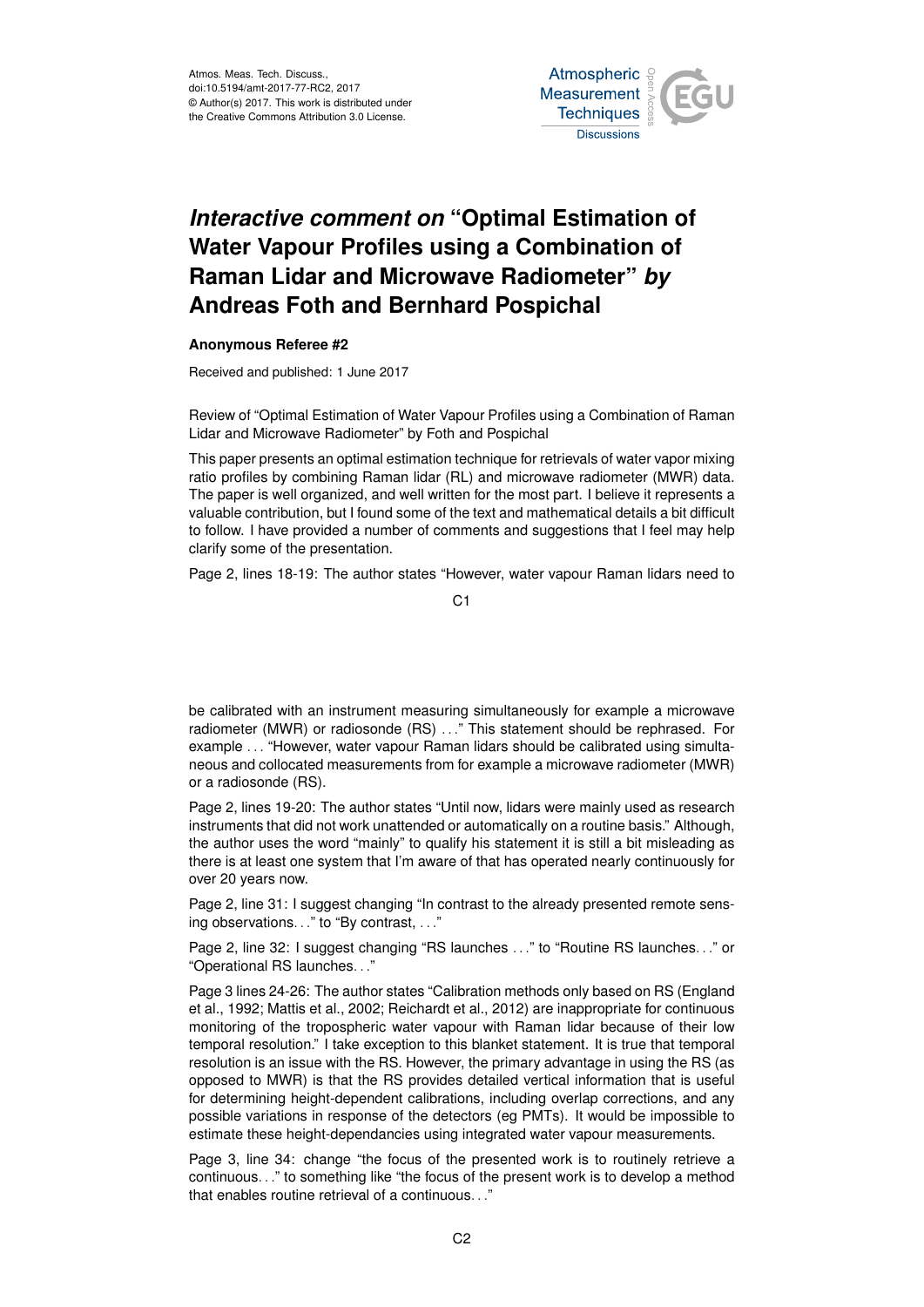Page 4, lines 15-16: The author states "However, the overlap of both Raman channels is assumed to be identical and for that reason the overlap effect is negligible regarding water vapour measurements." This is a huge assumption that needs to be verified or justified in some way. Our system, for example, exhibits some residual overlap effect that requires correcting (and we use RS to do that).

Page 4, line 31: change "Their uncertainties amount to. . ." to "Their uncertainties are. . ."

Page 6 line 10-11: The author states "This state is then combined with the current lidar measurement yk to the filtered state xFk using the Kalman filter." The meaning here is not clear. It would make more sense if it read "This state is then combined with the current lidar measurement yk to obtain the filtered state xFk using the Kalman filter." Please clarify.

Page 7, line 2: Change "accounts" to "is equal"

Page 7, line 3: The author states "The benefit of using the logarithm is the limited range of variation. . ." I would think that the limited range of variation would make your job harder. Please clarify.

Page 7, line 10: change "errors at certain height levels" to "errors at different height levels"

Page 7, line 11: The author states "The second measurement vector, from now on observation vector, is given as. . ." I'm not clear what is meant by "from now on the observation vector". One suggestion is "The second measurement vector, which we refer to as the observation vector, is given by. . .." But I'm not sure if this alters your meaning. Please rephrase.

Page 7, line 17-18: The author states that the diagonal and off-diagonal elements of the MWR covariance matrix is set to 0.25Kˆ2 and 0.01Kˆ2, respectively. Please provide some justification (or reference) for these numbers.

 $C<sub>3</sub>$ 

Page 7, line 20: change "...amounts to..." to either "...is..." or "...was determined to be. . ." Which ever is more appropriate. Also please provide some justification for the uncertainty that you quote (0.1 g/kg).

Page 7, line 20-21: The author states "However, the uncertainty is increased due to the distance between the observation platform and the surface humidity sensor (see Sec. 2) and is assumed to be 0.3 g/kg." First, what is the "observation platform"? Are you referring to the lidar?. Second, if I understand correctly you are trying to account for the fact that the lidar and the surface met sensor are not collocated. Correct? The meaning is a bit obscure. Please clarify.

Page 7, line 22: Change "...certain amount..." to "...certain number..."

Page 7, line 23: The author states that 211 RS profiles were used to determine mean profiles and covariance matrix. Were these profiles taken during the span of the HOPE campaign? Please specify the time period covered by these RS profiles.

Page 7, line 24: Change "...serves as first guess..." to "...serves as a first guess..."

Page 7, line 31: Change "...cloud base due the ..." to "...cloud base due to the ..."

Page 7, line 32: Change "...using previous informations." to "...using previous information from the lidar and the RS." (If that doesn't alter your meaning)

Page 8, line 7: The author states "The transition error e\_t;k corresponds to the covariance matrix St;k". What do you mean by "corresponds to"? I assume this means that the diagonal elements of the covariance matrix are the (squares of the) transition errors. Please clarify the statement.

Page 8, line 11: change "... is to start with RS climatology covariance as previous covariance. . ." to "... is to start with the RS climatology covariance as the previous covariance...

Page 9, line 1: insert "where" at the beginning of this line.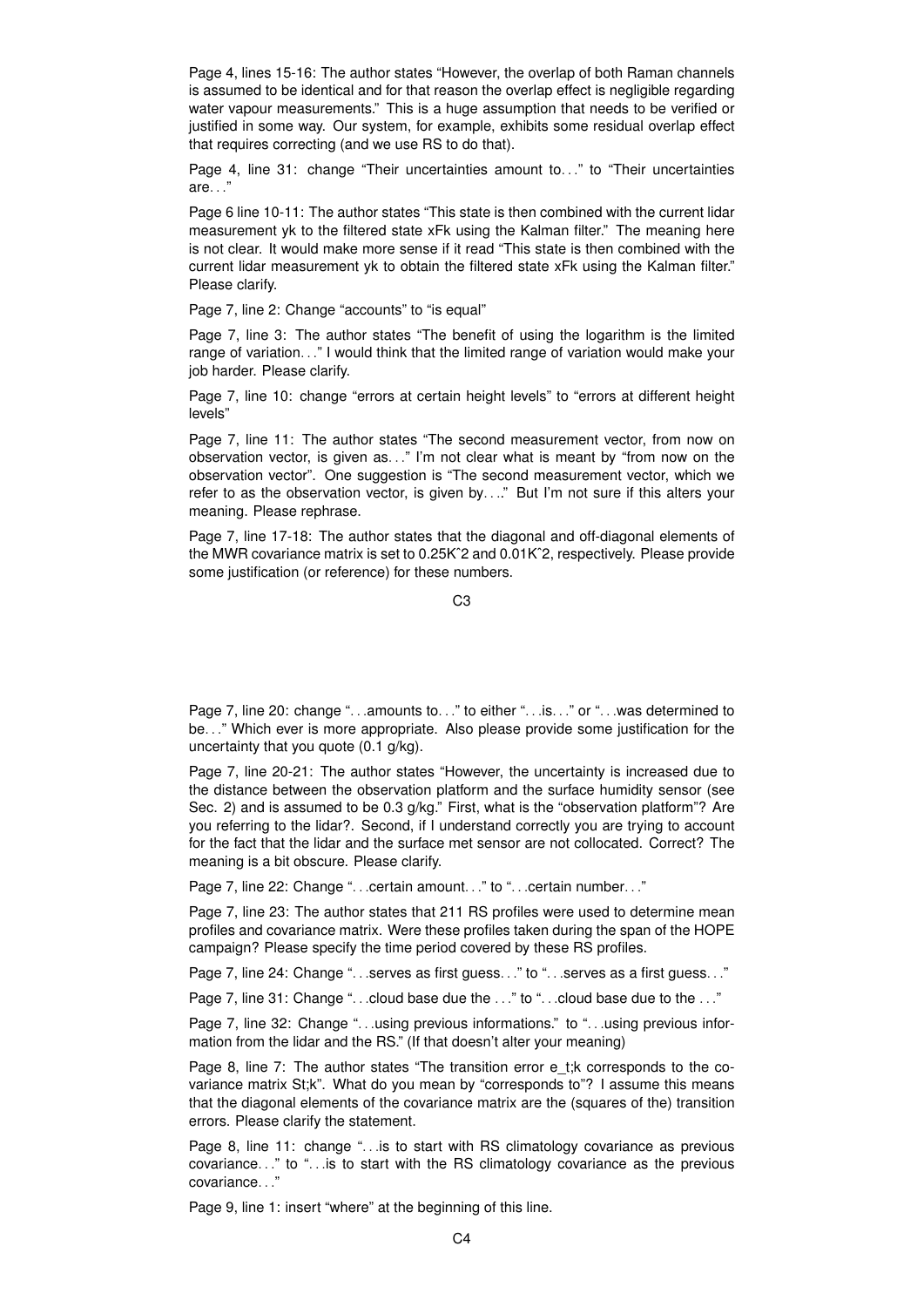Page 9, line 2: change "... at time step k to the filtered state..." to "... at time step k to obtain the filtered state. . ." Page 9, line 8: change "servee" to "serve"

Page 8 and 9, equations (6) through (10): I think it is appropriate that the author present these equations in general form, as he has done. However, given the assumptions mentioned on page 8 (Hk and Mk are both unity), these equation do simplify quite a bit. I believe it would be useful to also present the simplified equations.

Page 9, line 19: The author seems to indicate that the MWR also contains a pressure sensor? If this is so then it should be mentioned in section 2.2.

Page 9, line 23: The author states "The forward modelling of the surface mixing ratio is trivial. It is a one: one translation to the lowest level of the state vector x." The second sentence is a bit confusing. What do you mean when you say "one transition to the lowest level" ? Please clarify.

Figure 5. It would be helpful to label the two boxes on the right as "lidar" and "MWR"

Page 13, line 1: change "written out Eq (13) becomes" to something like "with each term written out Eq (13) becomes"

Page 13, line 5: change "...matrices of the a priori and the observation..." to ". . .matrices of the a priori state and the observation. . ."

Page 14, line 5: change "...might converge at a false minimum..." to "...might converge to a false minimum. . ."

Page 14, line 17: change "...are no peaked..." to "...are not peaked..."

Page 14, line 25: change "...that means the higher the correlations, the smaller..." to ". . .the higher the correlations and the smaller. . ."

Page 15, line 7: change "...amount to..." to "...is..."

Figure 7: I'm a little perplexed by panel (d) showing the averaging kernals.Shouldnt

C5

these functions be centered on the heights listed in the panel? Or am I missing something here.

Page 16, line 1: change "...according..." to "...corresponding..."

Page 16, line 4-5: The author states "The precise vertical information from the lidar results in small differences to the RS that is used as reference." This statement implies that the RS profile is modified by the lidar profile, and I don't believe that is the intended meaning. Also, I'm not clear what the author means by "precise." Is the author referring to the vertical resolution or low random uncertainty? Please rephrase, or eliminate this sentence entirely.

Page 16, line 14: change "...driven by the accurate a priori that..." to "...driven by the accurate a priori state that. . ."

Page 16 line 21: change "The according profile with..." to "The profile corresponding to. . ."

Page 17, line 16: change "...according..." to "...corresponding..."

Page 18, lines 3-4: The author states "In summary, the presence of a lidar measurement results in more accurate retrievals compared to RS, whereas retrievals without water vapour profiles from lidar are mainly driven by the MWR observation for example during daytime." The first part of this sentence could be interpreted to mean that the retrievals are more accurate than the RS, which is not the intended meaning. I would suggest rewording this sentence. One suggestion is: "In summary, the presence of lidar measurements results in retrievals that are in better agreement with the RS compared to retrievals without the lidar measurements. Retrievals without lidar measurements are mainly driven by the MWR observation."

Page 19, line 4: change "The according relative differences to. . ." to "The corresponding relative difference with. . ."

Page 20, line 12: Change "...according..." to "...corresponding..."